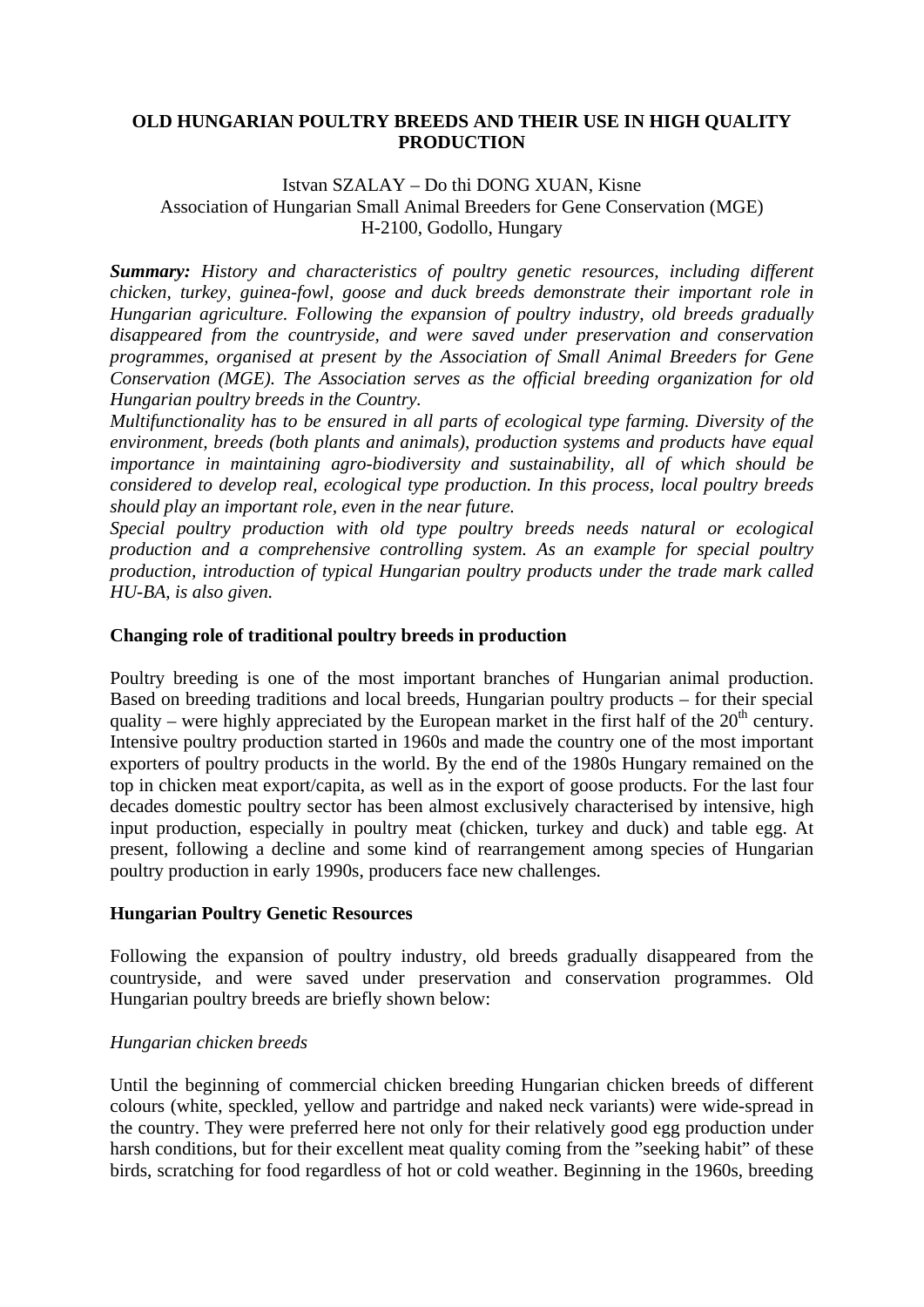programmes and production of local breeds were replaced by commercial chicken hybrids, resulting in fast decrease of the population number of old Hungarian chicken breeds. All breeds and colour variants have been maintained as official gene reserves since 1973.

# *Hungarian turkey*

Turkey breeding has been existing in the Carpathian basin for many centuries. In Hungary, white and black colour variants of turkey were known. Later the black variety practically disappeared after crossing with Bronze and other imported black turkey breeds at the beginning of the  $20<sup>th</sup>$  century. As the result of crossings, however, Bronze turkey became adapted to the local conditions and it is considered now as an old Hungarian poultry breed. Copper turkey used to be popular in the southern part of Hungary. Body weight of the breed is somewhat lower than that of other turkey breeds, however, it is a very strong, resistant to diseases and well adapted local breed.

# *Guinea-fowl*

Landrace varieties of guinea-fowl include bluish-grey (the most popular colour variety), white, grey, bronze or black and spotted. First reports about guinea-fowl breeding in Hungary were published at the beginning of the  $20<sup>th</sup>$  century, though it must have been introduced into the Carpathian basin much earlier and kept as a game bird or a semi-domesticated animal around the houses. Its excellent meat quality, very good adaptability to different conditions, disease resistance, wild and seeking habit and low costs of keeping make guinea-fowl an excellent poultry species for natural production.

# *Hungarian goose and its frizzled variant*

Hungarian goose is indigenous in the Carpathian basin. During the centuries it got accustomed to the special climatic conditions and farming systems of the region, which made it very precious in this part of Europe. Local goose breeds of different colours (white, greyish or spotted) produced high quality fatty liver, meat and feather approved by all markets. A unique variety of Hungarian goose – the Frizzled Hungarian goose – is considered now as a typical poultry breed for the Carpathian basin. Frizzling (F) is a mutant gene which causes the contour feathers to curve outward away from the body. Colour variants are white, grey or white-grey spotted.

# *Hungarian duck*

The original Hungarian duck considered as an indigenous breed in the Carpathian basin used to be found mostly in white and wild, rarely in spotted, brown or black colour varieties. Because of its juicy, delicious meat, Hungarian duck was bred all over the country and was much more important for domestic consumption than goose. Nevertheless, starting with the early 1960s, Hungarian duck gradually disappeared as the result of crossing with imported duck breeds. Conservation programme of local duck varieties started in the late 1990s.

## **Conservation of Hungarian poultry genetic resources**

Poultry conservation programmes are implemented for several indigenous, native or adapted poultry breeds in Hungary, including local chicken breeds and varieties, colour varieties of landrace turkey and guinea-fowl, local varieties of domestic goose and duck. The whole